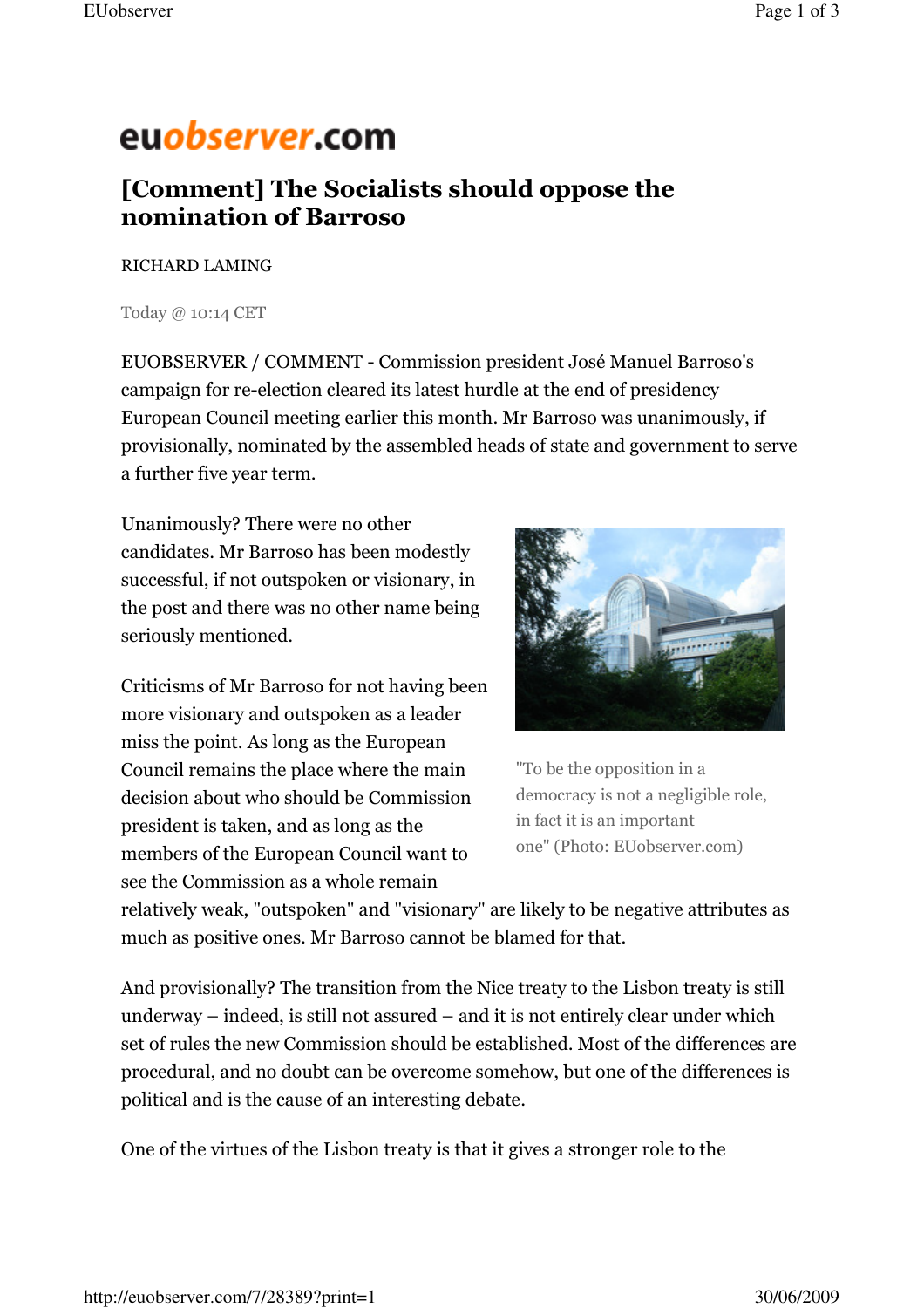European Parliament in the choice of Commission president. There must be consultation with the political parties after the European elections, which themselves must be taken into account by the European Council in making its choice. The Socialists object to the rubber-stamping of Mr Barroso's nomination without the proper involvement of the EP, in particular because he was the nominee of the centre-right EPP group.

As has been observed in these pages before, the Socialists are on difficult ground when they object to Mr Barroso's nomination now, given that they did not put forward an alternative candidate of their during the elections.

The whole world knew that a choice of Commission president was coming, but the Socialists chose not to share their thoughts on the subject with the voters. The election results were most notable for a swing away from the Socialists towards the EPP: perhaps these two facts are connected.

But even if they lost the election, there is still a role for the Socialists in the European Parliament. That is the role of the opposition.

To be the opposition in a democracy is not a negligible role, in fact it is an important one. It is perfectly legitimate – indeed it is essential – for there to be a group within the political system that disagrees with the policies being pursued and that wants to see different ones followed instead. If there is not such a group, it is likely that the hard and difficult choices are being dodged rather than confronted.

The discussion about how to make the European Union more democratic tends to focus on the mechanical aspects of the institutions, such as what powers the MEPs should have, rather than the human aspects, such as how they should use those powers. The development of an opposition within the European Parliament is a good example of a human aspect of the institutional system that needs to be developed and which will make the whole EU system more democratic.

Even though they did not put forward their own candidate at the time of the elections, and even though there is only one obvious person to be president of the Commission, the Socialists still have the opportunity to do democracy a service and vote against Mr Barroso when his nomination comes before the European Parliament.